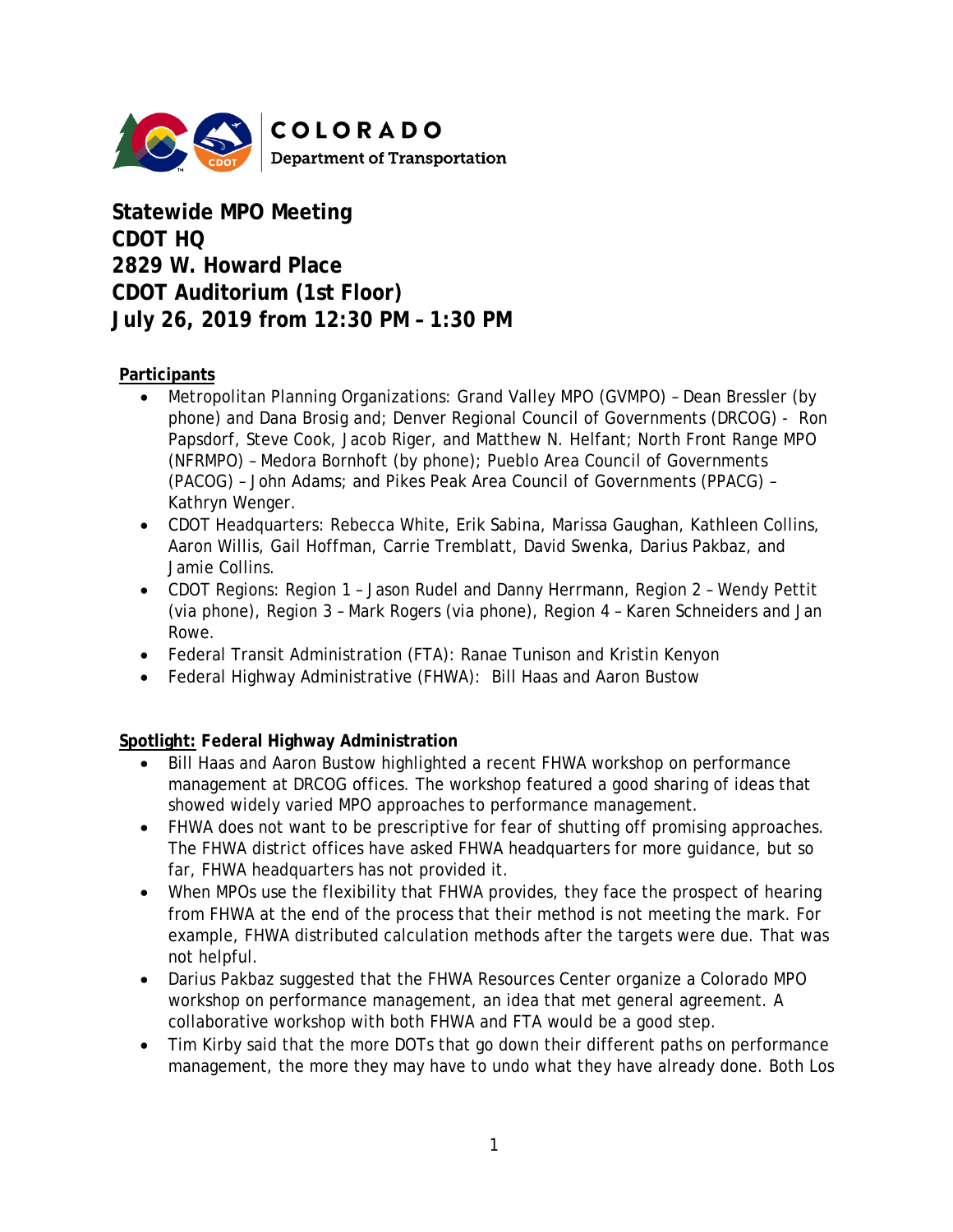Angeles and Denver have the same congestion level due to the way each calculated congestion.

- Kristin Kenyon said that FTA has heard that departments of transportation and transit agencies need more templates and clearer deadlines.
- Aaron Bustow said that FHWA could try to alert MPOs to the latest FHWA thinking on performance management through emails, webinars, and face-to-face meetings.

# **Title VI Training – Eboni Younger-Riehl, CDOT Civil Rights and Business Resource Center**

- Eboni drew everyone's attention to a flyer in the meeting packet on an all-day workshop on Title VI compliance training at CDOT headquarters on Aug. 5. The last time FHWA offered such training was in 2015.
- She also said she has sent surveys to MPOs on updates to the goals and accomplishments section of their Title VI plans. Filling out the survey will double as the MPOs' Title VI plan update of the goals and accomplishments, but the MPOs will still need to upload a Title VI plan to the survey.

## **Regional Funding Discussions – DRCOG**

- Characterizing himself as a messenger, not a promoter, Ron Papsdorf said that the Metro Mayors Caucus is discussing the possibility of raising regional revenues for transportation.
- A local or regional transportation funding measure might have a better chance of passage than a statewide one.
- Colorado has five regional transportation authorities (RTAs) today that are taxing authorities with the ability to raise local funds for transportation. They can raise sales, use, and property taxes.
- According to a 2017 Colorado Legislative Council summary, the five RTAs are Gunnison Valley Rural Transportation Authority, Pikes Peak Rural Transportation Authority, Roaring Fork Transportation Authority, San Miguel Authority for Regional Transportation, and South Platte Valley Regional Transportation Authority.
- The RTA option might be a worthy one since local jurisdictions maintain 75 percent of lane miles – and the failure in 2018 of both statewide transportation Propositions 109 and 110.
- Goals of a regional RTA would be to accelerate regional and local priorities; address congestion, pavement conditions, and mobility issues; and allow each region to determine priorities, equity, rate, and distribution.
- Arguments for an RTA are that it is in statute; RTAs already exist in the state; and Pikes Peak RTA is similar but smaller than the DRCOG region.
- Arguments against are that it is designed for small collaborations; entities that decide not to join could make corridor investments difficult; and it creates a new governing body with one representative per participant.
- A Metro Transportation Collaborative (MTA) could be a new type of legislatively created entity in which the boundaries and governance would be set in statute, although negotiation would still be required to determine the jurisdictions that would support or oppose inclusion. It still would require a new layer of government.
- The five existing MPOs which have 83 percent of the population could be empowered via state legislation to have the authority to tax for transportation.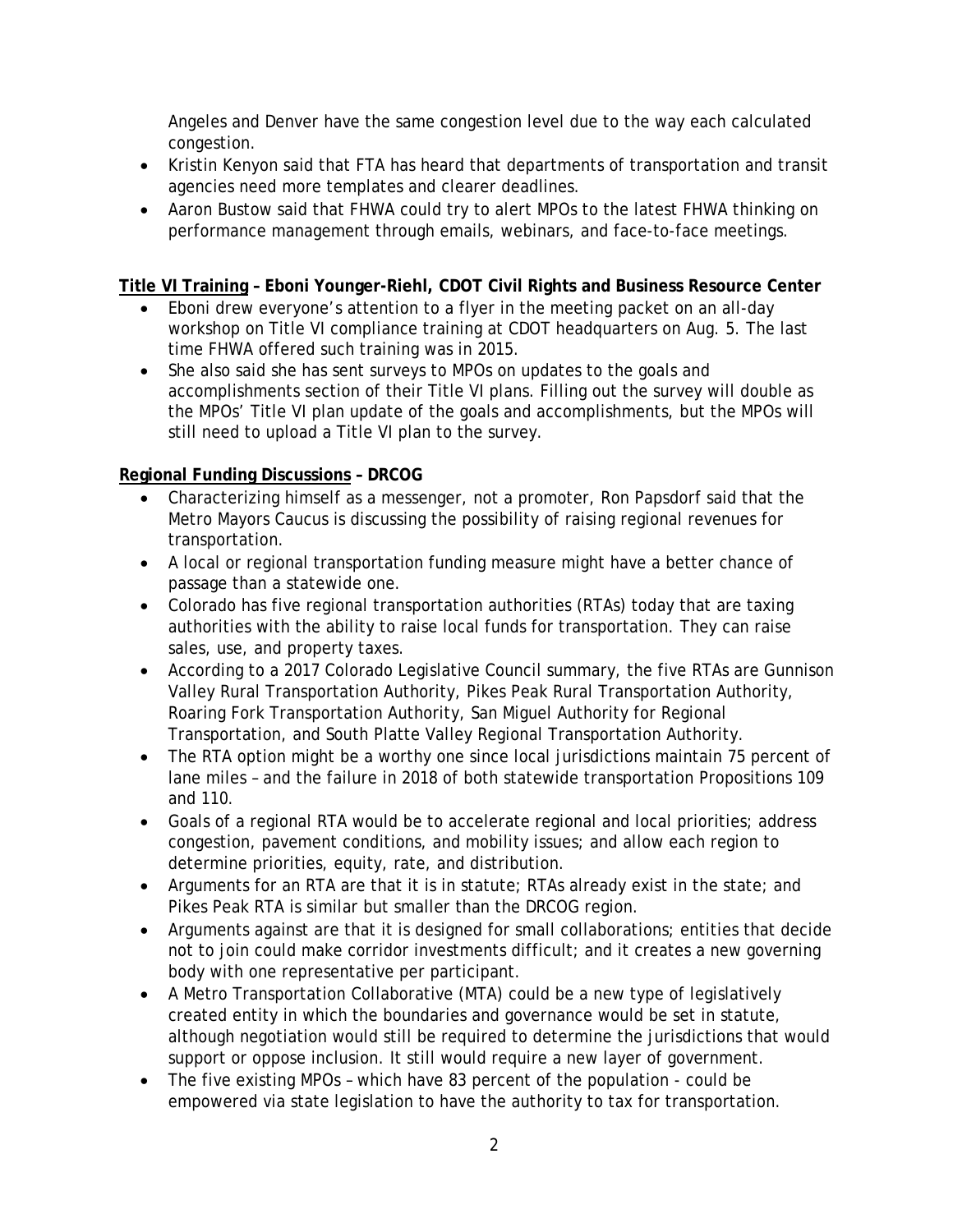• Next steps are to write a statute with the authority to empower MPOs to form MTAs, reach out to MPOs and other jurisdictions statewide (including possibly the rural transportation planning regions), and work with the legislature on enabling authority in 2020.

### **Local Road Safety Circuit Rider – David Swenka, CDOT Traffic and Safety Engineering Branch**

- David announced that CDOT recently hired a contractor to offer technical assistance to local agencies in interpreting and providing safety data, and helping counties produce their own safety plans.
- The safety circuit rider has a more rural focus for certain services (e.g., road safety audits, and local road safety plans), but it will be available to everyone for technical assistance.
- The assistance will coordinate with the Local Technical Assistance Program (LTAP), which will soon be up for renewal, and in cooperation with CDOT and FHWA. The University of Colorado has provided LTAP for the past 19 years.
- CDOT hopes that a community college will provide the new LTAP. The service could overlap with the CDOT training academy and with maintenance classes that community colleges are already offering.

# **Statewide Travel Survey - Erik Sabina, CDOT Information Management Branch**

- Erik said that there seemed to be general agreement last month about the amounts MPOs would contribute to the travel survey. (The amounts were DRCOG, \$2M; PPACG, \$700K; NFRMPO, \$425K; and PACOG and GVMPO, \$275K each.)
- He had an initial meeting with Central Federal Lands Division about obtaining visitor information for national parks and other federally owned destinations in Colorado. Further negotiations are proceeding.
- Information will go in the Transportation Commission packets for August on a request for \$1M for CDOT's portion of the statewide travel survey. The rest of the estimated budgeted portion of CDOT's \$2.25M share will come from planning funds.
- Ron Papsdorf said that since the major costs will occur in calendar year 2021, DRCOG has budgeted some for CY 2020, with the bulk in CY 2021.

# **CDOT STIP Update – Jamie Collins, CDOT Multimodal Planning Branch**

- Jamie said she has met with FTA and FHWA as part of the preparations for producing a 10-year Statewide Transportation Improvement Program (STIP).
- In the recent past, CDOT updated the STIP annually, but did not this year because of uncertainties about the STIP.
- CDOT will release the 2020-2023 STIP to the public in September for adoption in November. Adoption of the 2020-2023 STIP will be a steppingstone to the 10-year STIP.
- March 2020 remains the adoption date for the 2045 Statewide Transportation Plan, as well as the adoption of the full 10-Year STIP.
- The next STIP will include the full 10-year pipeline of projects.
- The 2020-2023 STIP will have two stand-alone sections: an Executive Summary, and the full, detailed STIP document with all of the supporting reports, etc.